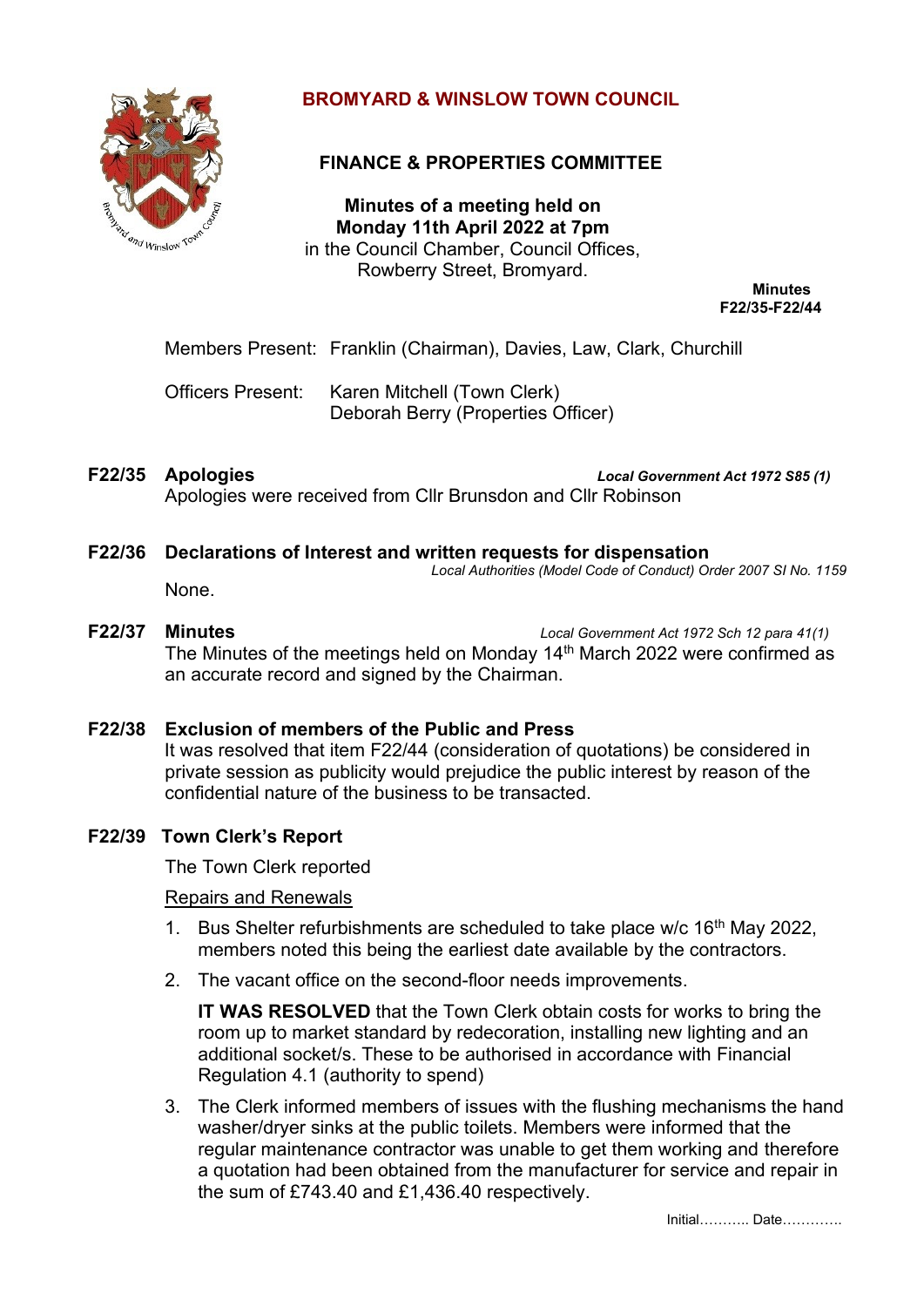4. **IT WAS AGREED** to exclude the Public and Press from items F20/39, F20/42 and F20/43 as publicity would prejudice the public interest by reason of the confidential nature of the business to be transacted.

**IT WAS RESOLVED** to instruct Wallgate to service and repair both the WC's and hand dryer basins.

# **F22/40 Finance**

1. Income & Expenditure by Account Code as at 31st March 2022

**IT WAS RESOLVED** to accept the Income & Expenditure by Account Code reports for March 2022

2. Bank Reconciliation Statements for March 2022 **IT WAS RESOLVED** to accept the Bank Reconciliation Statements for March 2022. Cllr Law to initial each document.

| <b>COMMUNITY PRINTING PR</b>                               |                                                                                  |            |          |           |
|------------------------------------------------------------|----------------------------------------------------------------------------------|------------|----------|-----------|
| Invoices                                                   |                                                                                  | <b>Net</b> | Vat      | Total     |
| K T Gooch Ltd                                              | Photocopier lease April-June                                                     | 107.00     | 21.40    | 128.40    |
| PC Logix                                                   | IT support contract                                                              | 20.00      | 4.00     | 24.00     |
| Institute of Cemetery and<br><b>Crematorium Management</b> | Corporate membership                                                             | 95.00      | 0.00     | 95.00     |
| <b>Viking Payments</b>                                     | <b>Stationery supplies</b>                                                       | 91.24      | 18.25    | 109.49    |
| Ellis Whittam Ltd.                                         | Health & Safety service<br>contract (Year 2)                                     | 2,199.50   | 439.90   | 2,639.40  |
| Ellis Whittam Ltd.                                         | Legal Expenses Insurance fee                                                     | 79.50      | 11.00    | 90.50     |
| <b>K4 Architects</b>                                       | Welcome Back/ Great Places<br>to Visit - Multi Disciplinary<br>Team contract fee | 5,000.00   | 1,000.00 | 6,000.00  |
| <b>Direct Debit payments</b>                               |                                                                                  |            |          |           |
| West Mercia Energy                                         | Parish Lamps Feb (sensor)                                                        | 7.56       | 0.38     | 7.94      |
| West Mercia Energy                                         | Parish Lamps Jan                                                                 | 54.94      | 2.75     | 57.69     |
| West Mercia Energy                                         | Electric - Charging Point TR<br>car park Feb                                     | 94.66      | 4.73     | 99.39     |
| <b>West Mercia Energy</b>                                  | Electric - TR toilets Feb                                                        | 34.16      | 1.71     | 35.87     |
| West Mercia Energy                                         | Electric - Old Vicarage Feb                                                      | 238.30     | 47.66    | 285.96    |
| West Mercia Energy                                         | Gas - Heritage Centre Feb                                                        | 100.52     | 5.03     | 105.55    |
| West Mercia Energy                                         | Gas - Old Vicarage Jan                                                           | 255.09     | 51.02    | 306.11    |
| <b>Talk Talk</b>                                           | Phones & Broadband                                                               | 29.95      | 5.99     | 35.94     |
| Welsh Water                                                | Service charges 01 April 22 -<br>31 March 23 - Cemetery                          | 165.67     | 0.00     | 165.67    |
| <b>Debit card transactions</b>                             |                                                                                  |            |          |           |
| Google Cloud Ltd                                           | G Suite backup March                                                             | 13.80      | 0.00     | 13.80     |
| <b>Microsoft Ireland Operations</b><br>Ltd.                | On-line services (staff email +<br>Office 365 monthly subs)                      | 28.20      | 5.64     | 33.84     |
| <b>Microsoft Ireland Operations</b>                        | On-line services (Cllrs email                                                    | 57.00      | 11.40    | 68.40     |
| Ltd.                                                       | monthly subs)                                                                    |            |          |           |
| Payments made between meetings (Welcome Back fund)         |                                                                                  |            |          |           |
| <b>Nifty Communications Ltd</b>                            | WB/GPV marketing &<br>communications services                                    | 1,500.00   | 300.00   | 1,800.00  |
| <b>Amberol Limited</b>                                     | hanging baskets and brackets                                                     | 1,170.70   | 234.14   | 1,404.84  |
| <b>Totals</b>                                              | £                                                                                | 11,342.79  | 2,165.00 | 13,507.79 |

3. Accounts for Scrutiny – Member to review schedule against invoices and confirm payment

Initial……….. Date………….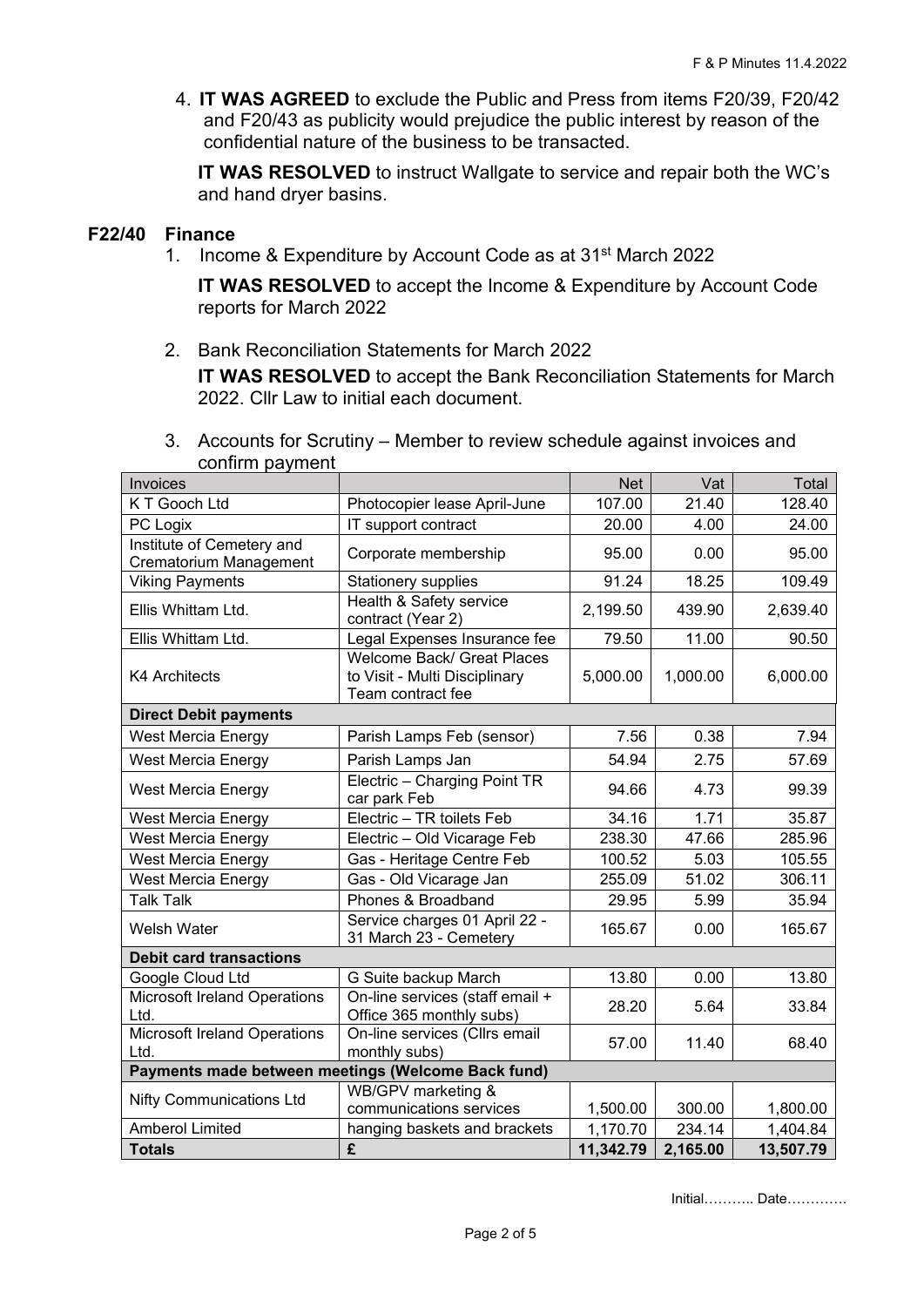Members reviewed the above schedule against the invoices listed above and **RESOLVED** to accept the March payments.

4. Monthly payments for the period 1<sup>st</sup> to 31<sup>st</sup> March 2022.

**IT WAS RESOLVED** to receive and note the monthly payments for the period 1<sup>st</sup> to 31<sup>st</sup> March 2022. Cllr Law to initial

5. Mayors Allowance

**IT WAS RESOLVED** to approve the release of second half of the Mayor's Allowance for 2021/22 to the Chairman of the Council.

6. The Town Clerk seeks a recommendation to Council for payment of the following:

Staff salaries, wages, and PAYE/NIC applicable to administration and maintenance staff, based upon contractual obligations, in monthly amounts for the financial year 2022/23.

**IT WAS RESOLVED** to recommend to Full Council that the above payments be authorised as stated**.**

- 7. The Town Clerk seeks a recommendation to pay the following by direct debit.
	- a. Herefordshire Council non-domestic rates:
		- Room 11: one instalment of 89.63 followed by 9 monthly instalments of 94.00
		- Room 12: one instalment of 93.10 followed by 9 monthly instalments of 95.00
		- Room 13: one instalment of 51.14 followed by 7 monthly instalments of 54.00
		- Room 24: one instalment of 54.65 followed by 9 monthly instalments of 62.00
		- Room 25: one instalment of 54.65 followed by 9 monthly instalments of 62.00
		- Room 27 (Council chamber): one instalment of £227.45 followed by 9 monthly instalments of 227.00
		- Rowberry St. car park & premises: one instalment of 235.20 followed by 9 monthly instalments of 240.00
		- Reserved car park: one instalment of 99.80
		- Tenbury Rd. car park & premises: One instalment of 435.30 followed by 9 monthly instalments of 434.00 *(Herefordshire Council has advised that the above demands do not include transitional relief and/or supporting small business relief. Revised bills are expected to be issued in July)*
	- b. Welsh Water water services at Council complex, public toilets, cemetery: variable amounts
	- c. Herefordshire Council waste collection (green bins & recycling) for Complex – 4 equal payments of £235.43
	- d. Herefordshire Council waste collection (green bins) for Cemetery 4 equal payments of £163.35
	- e. Biffa Municipal green waste collection monthly instalment of 5.17
	- f. West Mercia Energy Electricity and Gas (all properties) variable amounts; Parish lamps – variable amounts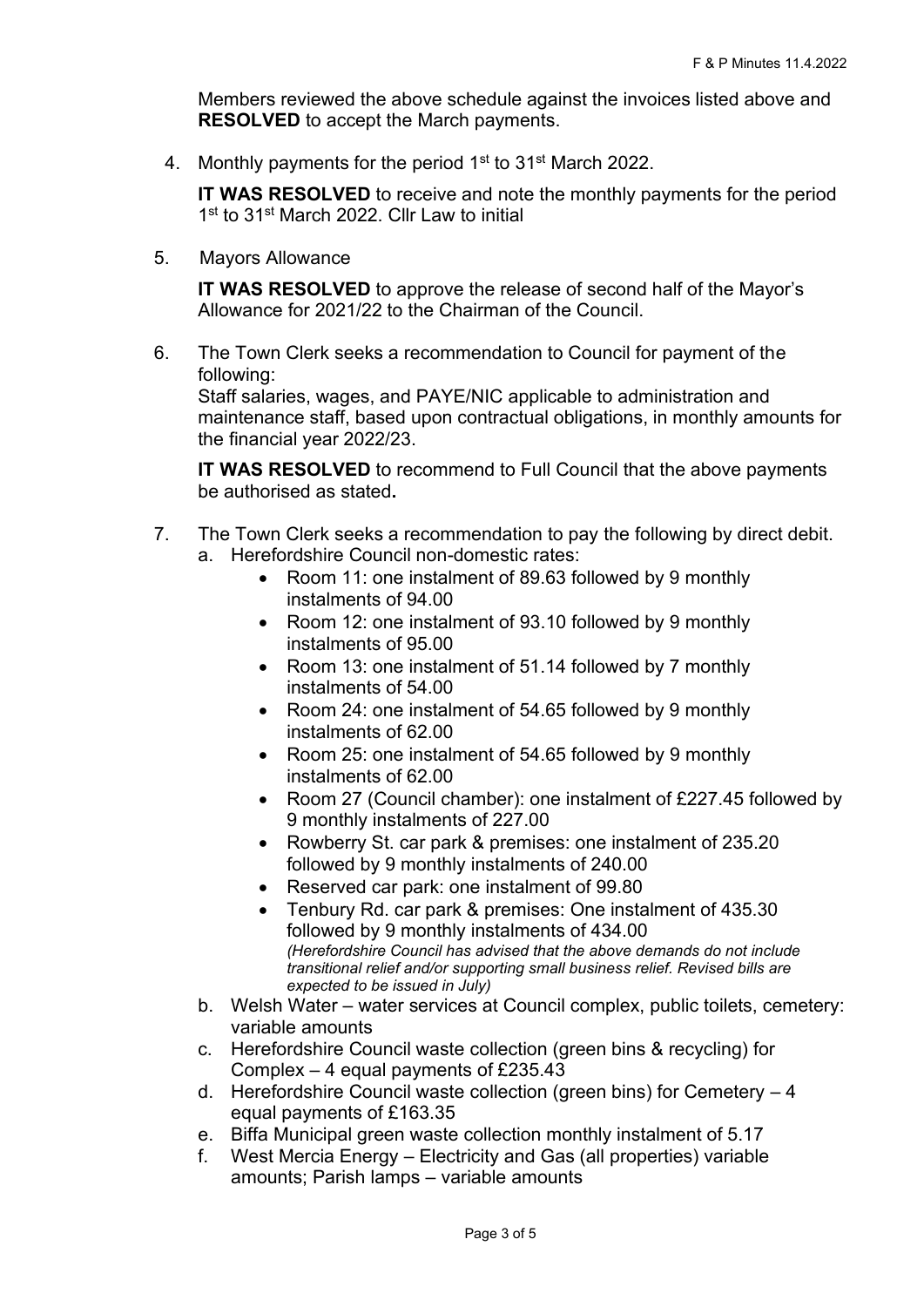- g. Talktalk Broadband and telephone calls monthly payments of under £40.00
- h. Lloyds Bank monthly payment of bank charges
- i. Information Commissioner Data protection fee: annual payment of 35.00
- j. Public Works Loan Board Loan repayments: two payments of £8,987.89 and two payments of £8,829.08

**IT WAS RESOLVED** to recommend to Full Council that the above payments by Direct Debit be authorised as stated**.**

# **F22/41 CCTV**

Members further considered a quotation for an additional camera covering the entrance to Rowberry St Car Park (F21/112,3 refers).

Members were provided with the specification of the camera, however, the requested information in respect of angle of view had still not been received from the company involved.

**IT WAS RESOLVED** to seek alternative quotations.

#### **F22/42 Health & Safety**

Cllr Law updated members with a verbal Health & Safety report. There had been some concerns regarding storage of the covers for the veg trugs, these have been placed in the cellar out of the way for the time being.

Cllr Law and the Properties Officer meet regularly to review items required on the Fire Risk Assessment and the Health items of Health & Safety.

Cllr Churchill was concerned that the new civic garden bean sticks had no safety guards on them. Officers will purchase safety guards and these will be put in place.

#### **F22/43 Correspondence**

1. To consider a request from the Bromyard Festivals Association for the Town Council to meet the costs for replacing the 'Beautiful Bromyard, The Town of Festivals' signage (2) on the bypass in the sum of £240 including fitting. The Clerk informed members that this is a request for the Town Council to pay for the signage directly.

**IT WAS RESOLVED** to approve the request for replacing the signs on the bypass.

2. To note any other correspondence received

The Clerk informed members of further correspondence from the Festivals Association requesting the Council to pay for The Festival Programme brochures for 2022.

**IT WAS RESOLVED** to bring this forward to the next meeting due to the short notice of this request.

#### **F22/44 Car Parks**

Consideration of quotations for re-surfacing and re-lining works at Rowberry Street car park. (Refer F22/15 & 30)

Members reviewed the 5 quotations received through the Contracts Finder procurement process.